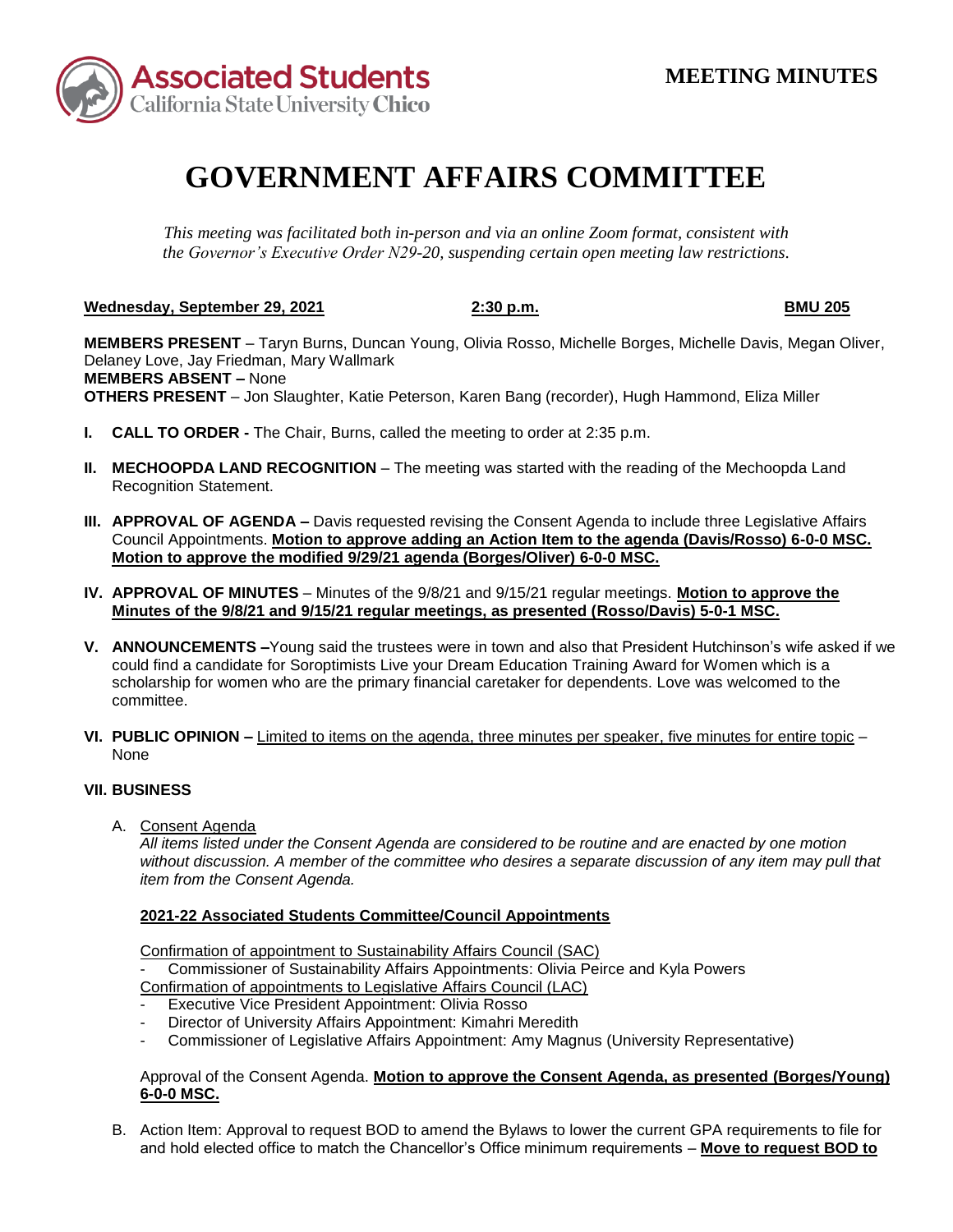#### **amend the Bylaws to lower the current GPA requirements to file for and hold elected office to match the Chancellor's Office minimum requirements, as presented (Young/Rosso) 6-0-0 MSC.**

- Restated Bylaws of Associated Students of California State University, Chico to reflect the approved list of military service, internships (unit bearing or not unit bearing). Other causes not listed must go to the Board of Young suggested not adding it as he said it falls under other clauses because of the broadness of what can C. Action Item: Approval to request BOD to amend the Attendance Policy for Elected Representatives and causes to miss scheduled orientations and trainings. The list being: personal or family illness, emergency, or Associated Students related business requiring a representative to be unavailable, at jury or witness duty, Directors for approval by a majority vote – Oliver questioned if a religious exemption should be included and be considered religious. Discussion was held and religious exemption was not added to the motion. **Move to request BOD to amend the Attendance Policy for Elected Representatives and Restated Bylaws of Associated Students of California State University, Chico to reflect the approved list of causes to miss scheduled orientations and trainings. The list being: personal or family illness, emergency, or Associated Students related business requiring a representative to be unavailable, at jury or witness duty, military service, internships (unit bearing or not unit bearing). Other causes not listed must go to the Board of Directors for approval by a majority vote, as presented (Rosso/Oliver) 6-0-0 MSC.**
- Government Affairs Committee serves the students of California State University, Chico by raising the level of D. Action Item: Approval of revisions to the Government Affairs Committee Mission and Program Statements – Burns presented revised Mission Statement wording from Slaughter that she said was more cohesive, "The consciousness and amplifying the student voice on pertinent issues." **Motion to amend the attachment to include this new wording for the Mission Statement (Borges/Rosso). 6-0-0.** The Program Statement was next reviewed and Young suggested that in order to remain consistent, some of the wording should be revised. Upon discussion, the wording was revised to, "Elected and appointed representatives shall serve as leaders and advocates by taking action to achieve educational, social, sustainable, equitable, civic, and campus goals; and work to present the expressed desires and interests of the student body to the University Administration, faculty, staff, Alumni, community and the California State Student Association." **Motion to amend the Program Statement as discussed (Young/Oliver) 6-0-0 MSC. Motion to approve revisions to the Government Affairs Committee Mission and Program Statements (Rosso/Borges) 6-0-0 MSC.**
- senators need at least 12 units from Chico; directors and executives need 45 units. Do we require a full year E. Information Item: 2022 AS Election Topics – Burns said this is a continued conversation from previous GAC meetings. Slaughter noted the list of topics: 1. Regarding eligibility, they lowered the GPA requirement. Should we lower unit requirements to match Chancellor's Office (CO) minimums of six units? We require 9 units to run and be in office. Should we modify required units to run for office? Currently commissioners and commitment? 2. Do we continue to allow write-in candidates? 3. Hold August trainings or move to another time? He noted that "good cause" and removal from office have been finalized.

 be held during office. To run for office, students would need to have a 2.0 GPA and be enrolled in at least 6 units. To hold office, students would need to maintain a 2.0 GPA and be enrolled in 9 units. Slaughter said he said they encourage everyone to plan on being here for the full year, but it doesn't explicitly say that you have running for Board positions to graduate in May and not be allowed to leave for study abroad during the spring and senators, but not require it. Miller said she liked the idea of including this in the packet in an obvious way but noted she generally does not meet with write-in candidates so they wouldn't be aware of this item. Regarding units, Rosso said the committee lowered the GPA requirements so she agreed with lowering units to match the CO for running and holding office. Young suggested requiring that they maintain 9 units to hold office, 6 for running. Davis agreed with Young. Young questioned if required units have ever been an issue for a student graduating and Slaughter said they would pick up an internship or something similar to meet the minimum requirements. Slaughter said 12 units at Chico are required to run for a commissioner or senator position. Miller said 45 units total from either Chico or another campus; however, Board members must have 12 units from Chico. The committee decided to adjust the requirements for running and the units that have to and Burns would work on the wording for the next GAC agenda, to request the Board make these changes regarding unit requirements. The 12 and 45 unit requirements will not be changed. • Required time commitment was next discussed. Davis said they discussed a full year commitment for Board members. Oliver said if doing a full year commitment, the only exception should be for commissioners and senators for studying abroad. Young questioned if it's stated explicitly that students have to commit to a full year. Miller to be here for the full year. Young suggested requiring that they be spring graduates, couldn't graduate in the fall. Discussion was held regarding those that graduate in the fall and it was suggested to require those semester. Other positions would be allowed to do spring study abroad. Burns suggested making it clear in the application packet that we expect a full year commitment from all elected officers, including commissioners Peterson suggested talking with them about this after they are elected, before they accept or decline the